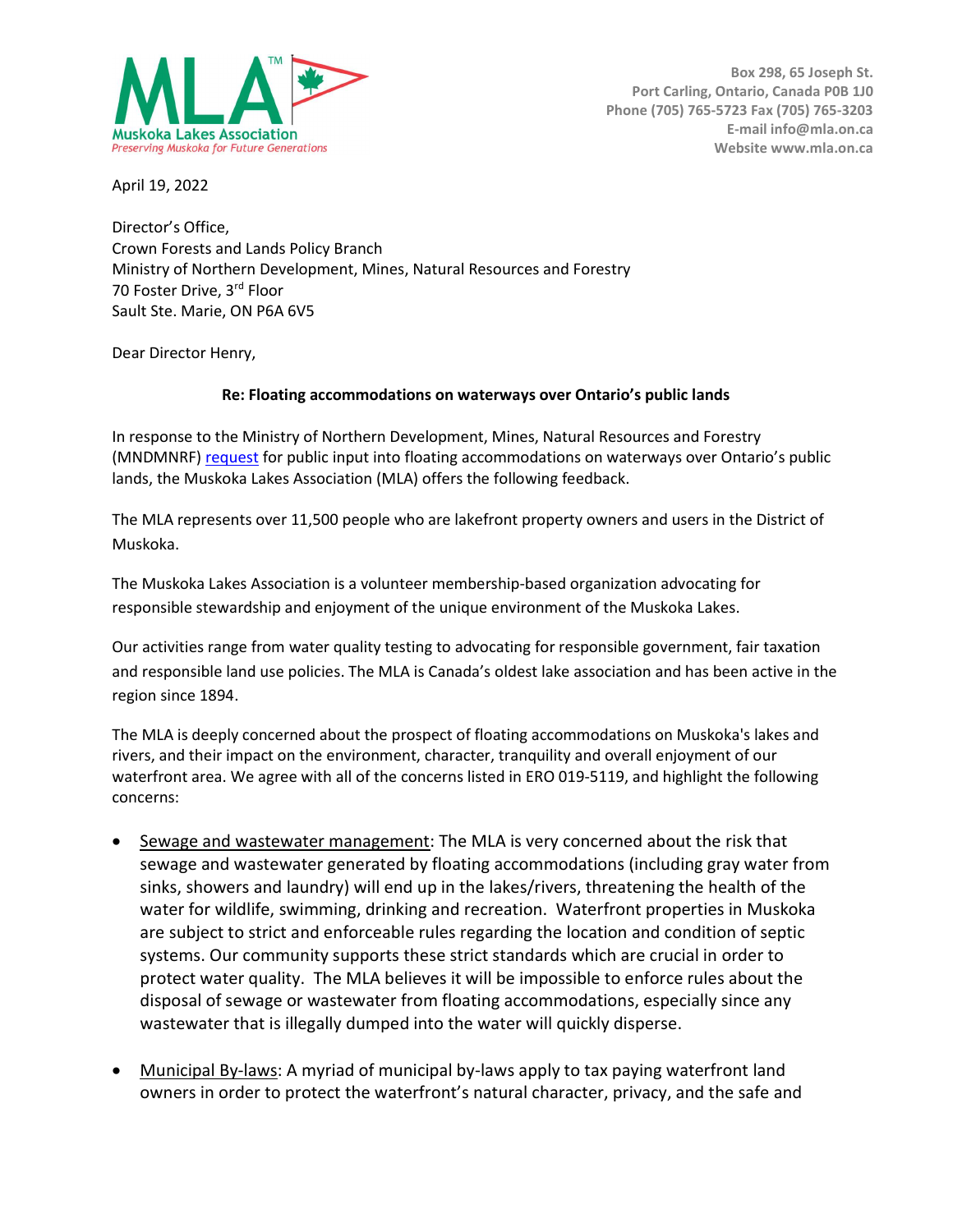peaceful enjoyment of the area – including regulations on building density and setbacks, noise, and night light. Even if comparable strict rules were created for floating accommodations, the MLA believes that it will be virtually impossible to enforce them on owners and users of floating accommodations.

- Mainland Parking: The MLA notes that mainland parking for water access properties is a large and complex issue on Muskoka's lakes. There is a serious shortage of parking available for water access lots, to the extent that Township of Muskoka Lakes is considering requiring deeded access to mainland parking or a long-term rental agreement with a marina for a new water access lot. Introducing floating accommodations would exacerbate this significant challenge.
- Environmental and Recreational Carrying Capacity Thresholds: There is no enforceable permit system in place reflecting a full understanding of environmental thresholds to sustain even day-access boaters, much less floating accommodations. Smaller lakes and some bays are already over capacity for safe and enjoyable recreational use of the water area, which is leading to restrictions and/or prohibitions on new development or new lot creation.

As a result of these concerns, the MLA supports the recommendation of the Township of Muskoka Lakes (TML) that floating accommodations should be prohibited, as explained in Staff's report approved by TML's Planning Committee on March 17th, 2022 and forwarded to the MNDMNRF shortly thereafter.

Should, however, the Province proceed to permit such uses, the MLA agrees with TML's recommendation that floating accommodations that are anchored, moored or left at rest for a designated period of time, and that are predominantly designed for accommodation, be considered a building and subject to municipal building and zoning requirements. We recommend this include a permit system delineating precisely where floating accommodations may be anchored and how they can be used, similar to the model of national and provincial parks that limit the location of campsites and number of visitors.

Finally, the MLA provides the following answers to the questions raised in the ERO:

- 1. Should the types of watercraft that are allowed as "camping units" be clarified? Yes. The regulatory definition of 'camping units' should be revised to limit the types of watercraft equipped for overnight accommodation that are allowed for camping on water over public lands. Watercraft designed primarily for accommodation, not travel, should not constitute a camping unit.
- 2. Should the meaning of "camping purposes" be clarified? Yes. The regulations should define 'camping purposes' to mean recreational use during a short visit, rather than seasonal or prolonged accommodation.
- 3. Should changes be made to the camping rules set out in Ontario Regulation 161/17 as they relate to camping on waterways over public lands?

The mission of the Muskoka Lakes Association is to promote the responsible use, enjoyment and conservation of the unique Muskoka environment.